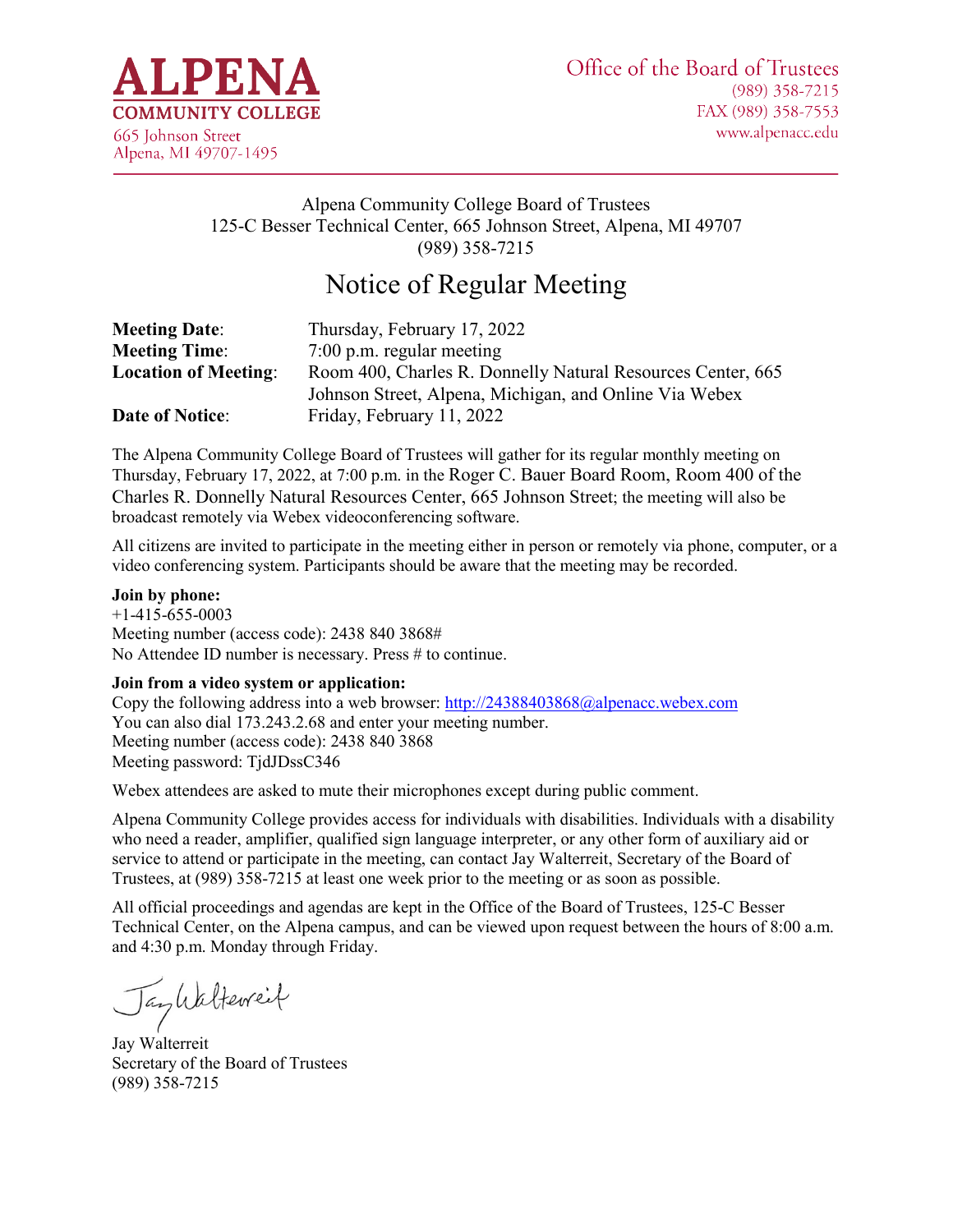## REGULAR MEETING AGENDA ALPENA COMMUNITY COLLEGE BOARD OF TRUSTEES Thursday, February 17, 2022, 7:00 p.m. 665 Johnson Street, Alpena, MI 49707

- 1) Call to Order
- 2) Pledge of Allegiance
- 3) Approval of Agenda
- 4) Approval of the Proposed Minutes of the January 20, 2022, Regular Board Meeting
- 5) Introduction of Guests and Public Comment
- 6) Communication(s)
- 7) Board Member and Subcommittee Reports
- 8) Student Report
- 9) Faculty Report
- 10) President's Report
- 11) Action Items

| 2.830 | Purchase of Robot Training Equipment and Variable Speed Conveyor2 |
|-------|-------------------------------------------------------------------|
|       |                                                                   |

### 12) Information Items

#### 13) Board Discussion

- 14) New Business
- 15) Suggested Future Agenda Items
- 16) Next Regular Meeting: March 17, 2022, 7:00 p.m. The meeting is tentatively scheduled to be held in person in Room 400 of the Charles R. Donnelly Natural Resources Center, but this may change due to pandemic conditions.
- 17) Adjournment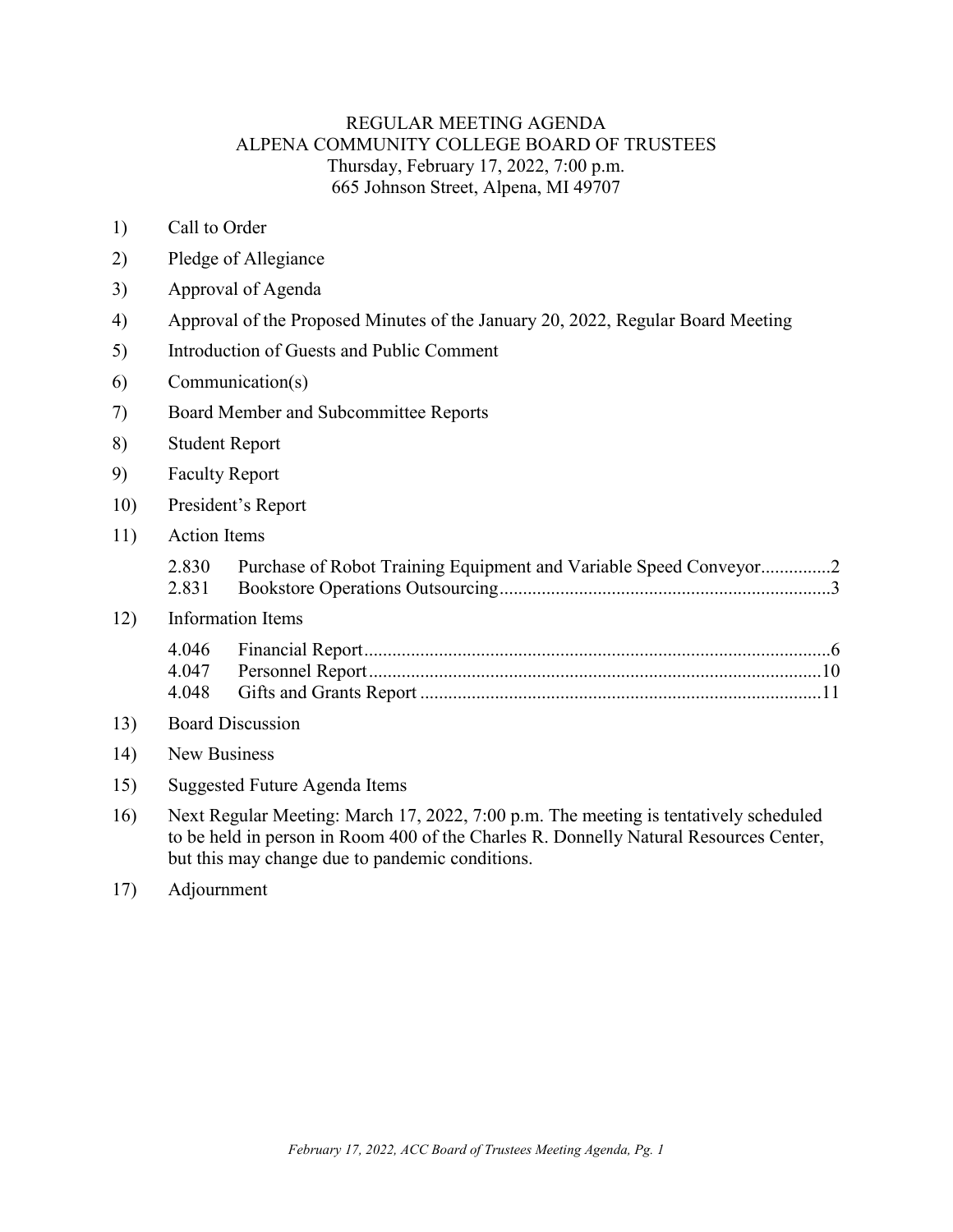### <span id="page-2-0"></span>**2.830 Purchase of Robot Training Equipment and Variable Speed Conveyor**

In Fall 2021 ACC's Technology Improvement Fund (TIF) committee received a grant request from Manufacturing Instructor Andrew Paad to fund the purchase of new manufacturing training equipment. The request was for a FANUC Fenceless ER-4iA Certified Education Training Programs (CERT) cart and a magnetically mounted tabletop variable speed conveyor.

FANUC America, headquartered in Rochester Hills, Michigan, offers U.S.-based manufacturing equipment that includes robots, CNC machinery, simulation software, and product development. The CERT training platform and instructor certification training provides students and instructors with curriculum and instruction guides and is only available to educational institutions.

The FANUC CERT program and educational products are sold through IST, the exclusive FANUC Education Authorized Reseller for Michigan. Because IST is the sole source provider for the training equipment, no competing bids for the FANUC equipment were available.

In January 2022 the TIF committee approved the grant request for the amount of \$45,402.

### Therefore, the following resolution is proposed:

The Alpena Community College Board of Trustees approves the purchase of a FANUC Fenceless ER-4iA CERT Cart and Swivellink 4-1/2" X 36" Variable Speed Conveyor from IST for a total not to exceed \$45,340.00.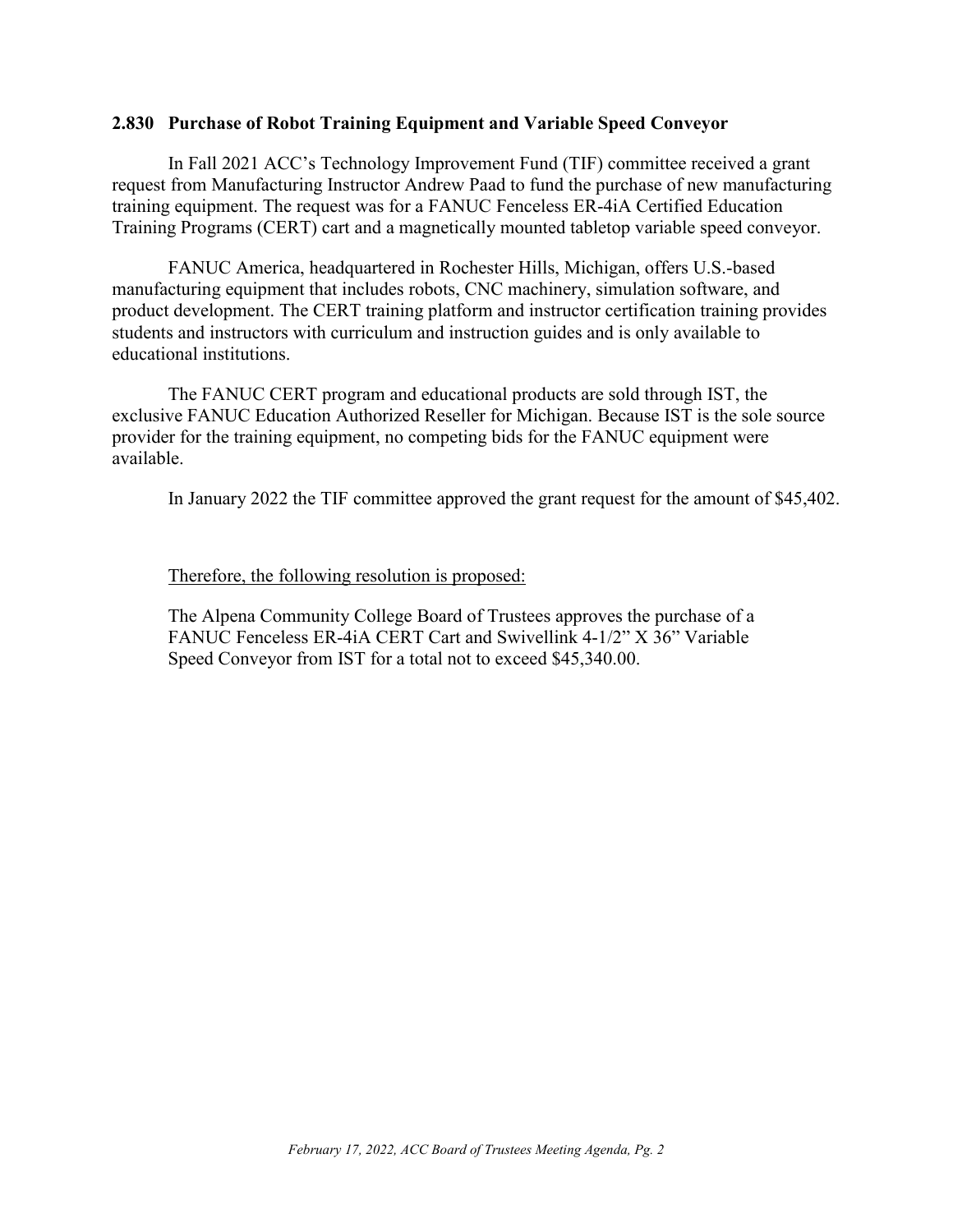### <span id="page-3-0"></span>**2.831 Bookstore Operations Outsourcing**

The Alpena Community College Bookstore has struggled financially over the last 10 years. Declining student enrollment, alternate methods for students to procure books, and the Bookstore being forced to maintain an inventory of unpurchased books has diminished the Bookstore's revenues by over 40% while overhead costs have increased. The cost of books for ACC students has also been a serious concern.

Over the last decade colleges have seen a major shift in the format of course materials and how those materials are procured by students. Many courses now require more than just a hard copy textbook. Students also have the opportunity to buy a new, used, or digital copy of their textbook from various marketplaces. Some students choose not to buy their textbook at all; statistics indicate that up to one third of students forgo the purchase of textbooks because it is not mandatory and the students can save the money for other issues.

An alternative to the traditional process of purchasing books has evolved over the last several years. This alternative, called Inclusive Access, is based on the idea that students would pay a fee for books and course materials they use. The fee would be similar to ACC's technology, student activities, and technology fees. A set fee for books would be assessed by credit hour, regardless of specific programs and courses. This would level the playing field and spread out the overall cost of books. In addition, students will have their books because the cost is rolled into tuition and fees which are charged by ACC at time of enrollment.

Another option for ACC's Bookstore services is to go strictly online with a Collegeselected vendor that would accept financial aid and student credit cards. Students using other online services would need to use other methods to pay for their purchases.

The College proceeded to search for a vendor that could provide both cost savings to students and a positive cash flow for the College. A response for proposal (RFP) was sent to three vendors who were highly recommended by other Michigan community colleges. All three vendors responded with both a written RFP and a presentation. A committee of 10 stakeholders was formed to review the information provided and listen to the presentations; that committee included both vice presidents, two Faculty Council members, the current Bookstore manager, and representatives from the ACC Business Office, Office of Information Technology, and the Office of Institutional Research.

The RFP included 66 items of review. All three vendors were even on most of the items. All three presented an online book store option. A few items stood out.

- Akademos is only online with no physical presence on campus. The College would have to provide the physical presence.
- Both Barnes & Noble and Follett can provide and manage an onsite bookstore.
- Both Barnes & Noble and Follett offer an Inclusive Access format. Barnes & Noble's Inclusive Access must include all students and programs with no opt-out provisions. Follett allows for an opt-out by students.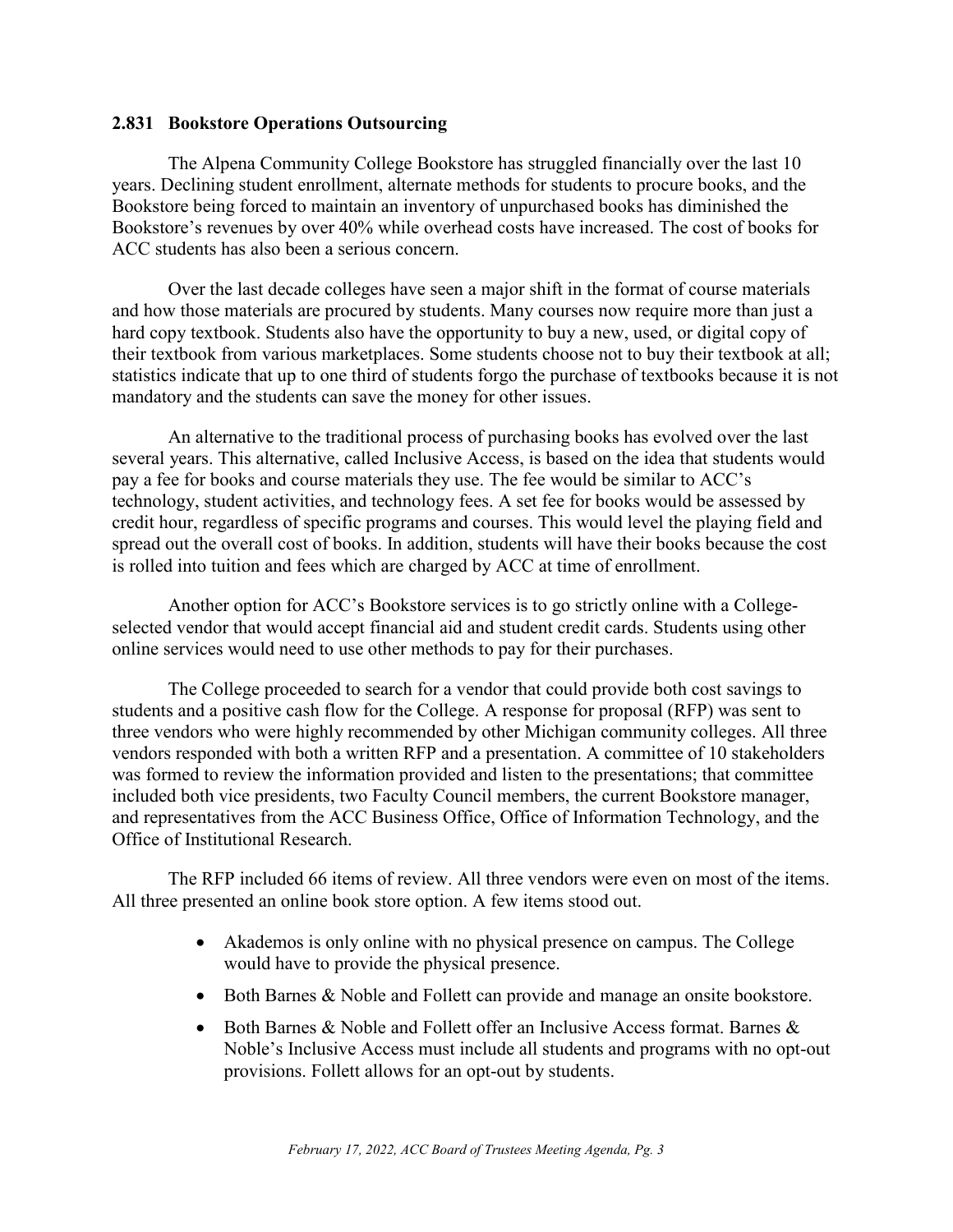| The committee reviewed all three RFPs and the important distinctions are shown below: |  |  |  |  |  |  |  |
|---------------------------------------------------------------------------------------|--|--|--|--|--|--|--|
|---------------------------------------------------------------------------------------|--|--|--|--|--|--|--|

| <b>Salient Points</b>                      | <b>Akademos</b>                             | <b>Barnes &amp;</b><br><b>Noble</b>                | <b>Follett</b>                                                                                                                                                                      |
|--------------------------------------------|---------------------------------------------|----------------------------------------------------|-------------------------------------------------------------------------------------------------------------------------------------------------------------------------------------|
| Faculty ease of use                        | High marks                                  | High marks                                         | High marks                                                                                                                                                                          |
| Student ease of use                        | High marks                                  | High marks                                         | High marks                                                                                                                                                                          |
| On-site bookstore                          | N <sub>o</sub>                              | Yes                                                | Yes                                                                                                                                                                                 |
| <b>Inclusive Access</b>                    | N <sub>o</sub>                              | Yes \$24+<br>commission per<br>credit hour         | Yes \$24 per credit hour                                                                                                                                                            |
| Opt-out provision                          | N/A                                         | N <sub>o</sub>                                     | Yes by student                                                                                                                                                                      |
| Revenue - Course<br>Material               | 0-10% College<br>decides                    | Commission per<br>Credit hour<br>College decides   | 7%                                                                                                                                                                                  |
| Revenue - General<br>Merchandise           | 10%                                         | $\overline{0}$                                     | 10%                                                                                                                                                                                 |
| Investment                                 | N/A                                         | \$40,000 Tech<br>and \$50,000<br>Facility          | \$42,000 Tech and \$30,000<br>Facility                                                                                                                                              |
| Who owns investments<br>at end of contract | N/A                                         | College owns<br>after five years,<br>prorated      | College owns leasehold at<br>termination of agreement,<br>but would be responsible for<br>undepreciated leasehold<br>based on 8 years straight line<br>unless terminated for cause. |
| Signing bonus                              | \$20,000 for 5-<br>year contract            | N <sub>o</sub>                                     | No                                                                                                                                                                                  |
| Contract                                   | 5 year                                      | 3 year plus 2<br>yearly<br>extensions              | 3 year plus 2 yearly<br>extensions                                                                                                                                                  |
| Customer service                           | All online                                  | Bookstore<br>manager and<br>on-line                | Bookstore manager and on-<br>line                                                                                                                                                   |
| Other                                      | Syllabus<br>management<br>software included | College already<br>has contract for<br>three years | College already has contract<br>for three years                                                                                                                                     |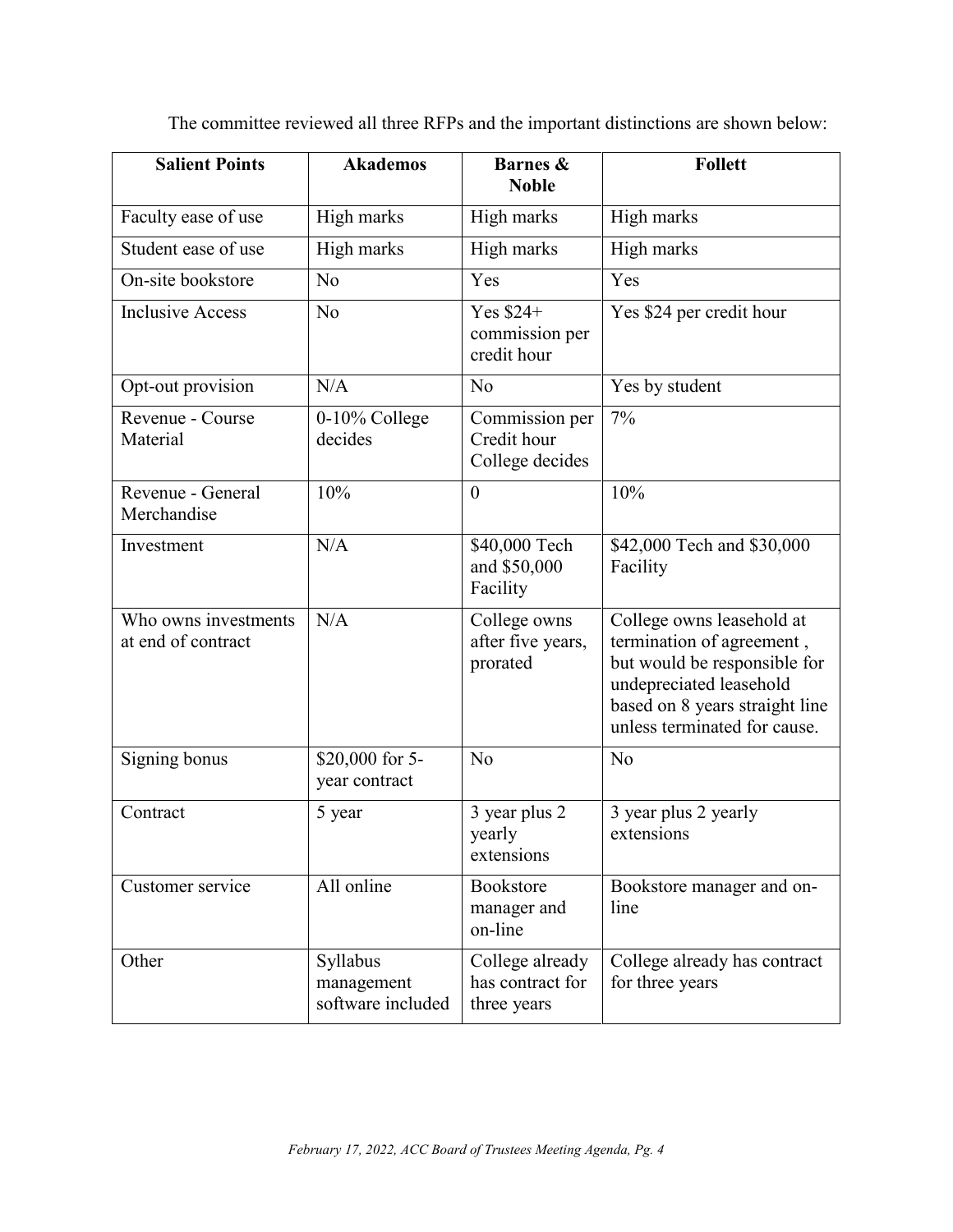After several meetings and discussions, the committee unanimously recommended that ACC should contract with Follett. The deciding factor is the ability to opt-out of Inclusive Access with Follet.

Therefore, the following resolution is proposed:

The Alpena Community College Board of Trustees authorizes the College to contract with Follett to provide bookstore management for three years with two additional year extensions.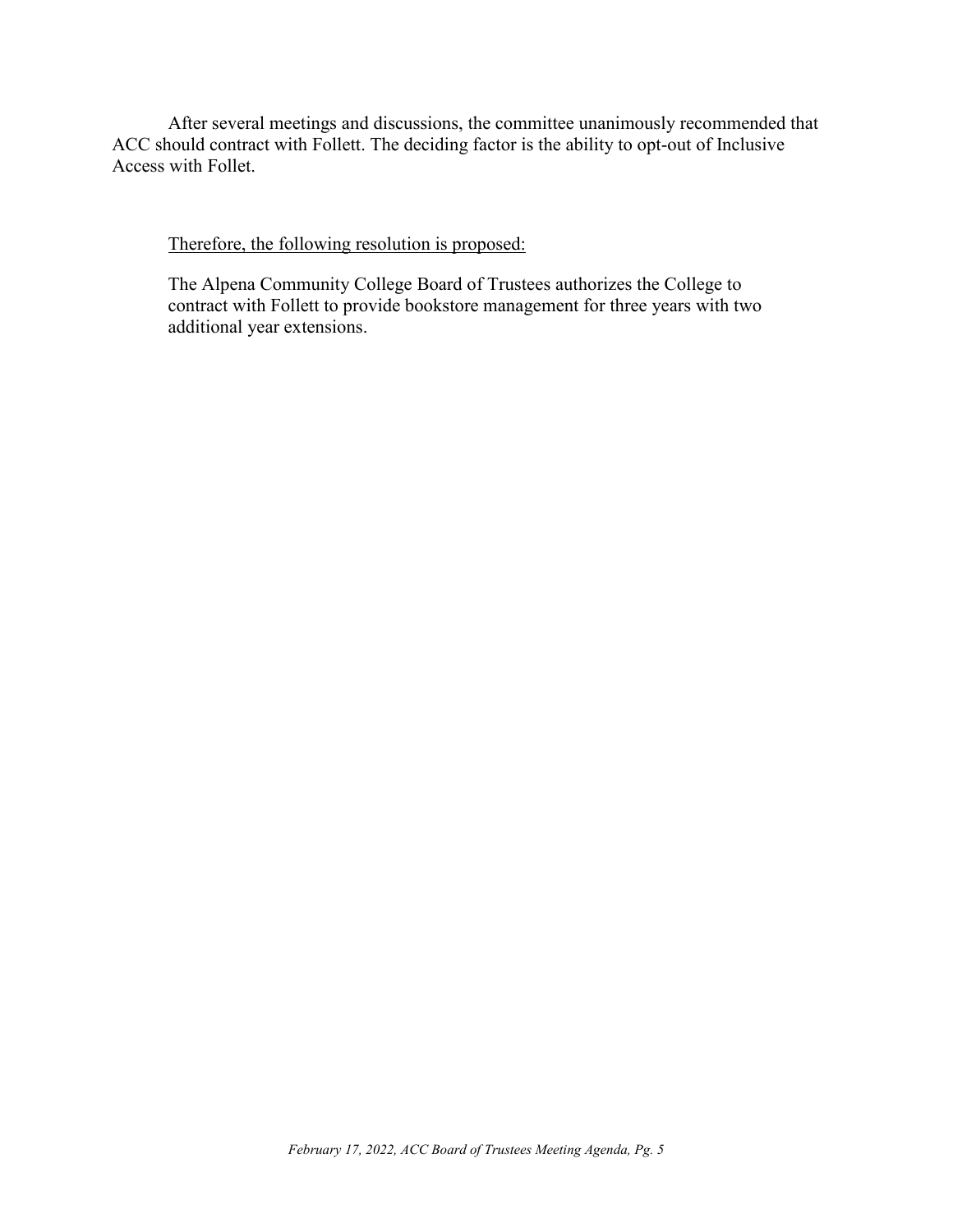# <span id="page-6-0"></span>**4.046 Financial Report**

Monthly General Fund Revenue and Expense through January 2022 (Year to Year Actual Comparison)

- The property tax receipts of \$1,738,201 are \$123,871 more than those for January 2021, due to both unexpected and expected increases.
- Tuition/fee receipts of \$5,464,477 are \$287,343 lower primarily due to lower than anticipated enrollments.
- State aid for the current year is \$2,501,930. This includes four regular monthly payments of \$530,000, plus \$225,700 as a one-time appropriation payment, early receipt of an offset payment, higher MPSERS offset contribution, and a semiannual personal property tax payment of \$90,461. This is the first personal property tax payment of the year.
- The difference in Federal is due to \$2,435,600 in Paycheck Protection Program funding recorded through September of 2020. The College did not budget nor expect any of those kinds of revenues in FY 2022.
- The General Fund received \$323,123 for lost tuition and fee revenue through Federal HEERF funds.
- Institutional Administration difference is lower than anticipated due to professional fees coming in \$20,000 less than last year.
- Physical Plant is as expected for this time of year.
- Net income through the seventh month of the year shows a gain of \$1,340,034.

Monthly General Fund Revenue and Expense through January 2022 (Budget to Actual Comparison)

• All other categories are in acceptable ranges for this stage of the year except as noted above.

General Fund Month to Month Comparison through January 2022

- Salaries and fringe benefits were as expected.
- Advertising reflect costs associated with the Spring recruitments.
- All other Month-to-Month comparisons are tracking as expected except as noted above.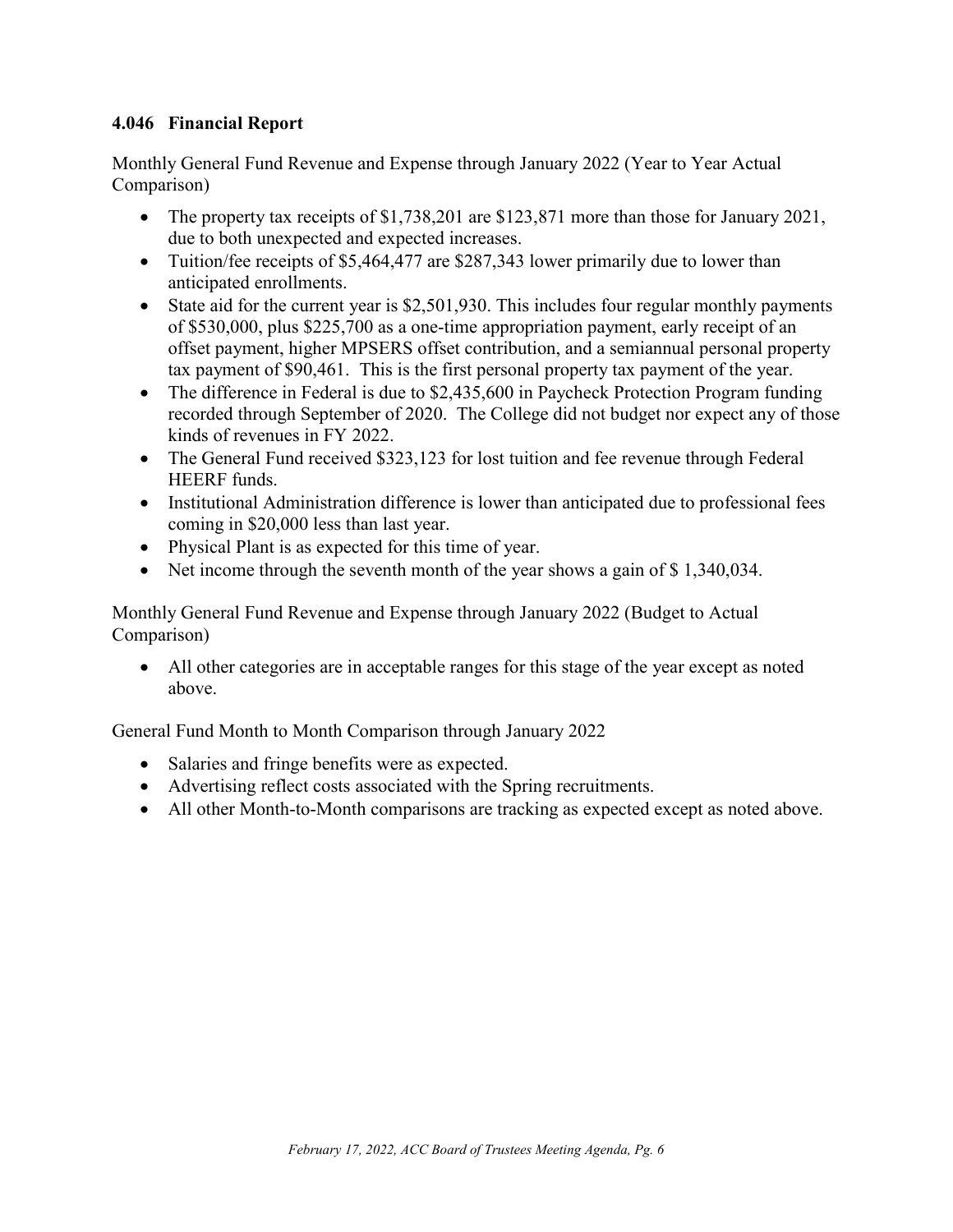# **Alpena Community College General Fund Year-to-Year Actual Comparison For the Seven Months Ending January 31, 2022**

|                                | <b>YTD Actual</b><br>FY 2022 | <b>YTD Actual</b><br>FY 2021 | <b>YTD Actual</b><br>Variance |
|--------------------------------|------------------------------|------------------------------|-------------------------------|
| Description<br><b>Revenue</b>  |                              |                              |                               |
|                                |                              |                              |                               |
| <b>Property Tax</b>            | 1,738,201                    | 1,614,330                    | 123,871                       |
| <b>Tuition/Fees</b>            | 5,464,477                    | 5,751,820                    | (287, 343)                    |
| Sales, Service, and Rent       | 18,714                       | 9,671                        | 9,043                         |
| <b>State Aid</b>               | 2,501,930                    | 2,249,023                    | 252,907                       |
| Local                          | 0                            | 0                            | 0                             |
| <b>State</b>                   | 0                            | 0                            | $\mathbf{0}$                  |
| Federal                        | 28,740                       | 2,466,292                    | (2,437,552)                   |
| Federal - HEERF                | 323,123                      | 0                            | 323,123                       |
| <b>Cost Recovery</b>           | 397                          | 0                            | 397                           |
| Interest                       | 0                            | 371                          | (371)                         |
| Other                          | 4,599                        | 0                            | 4,599                         |
| Revenue                        | 10,080,181                   | 12,091,507                   | (2,011,326)                   |
| <b>Expense</b>                 |                              |                              |                               |
| Instruction                    | 4,156,740                    | 4,114,213                    | 42,527                        |
| OIT                            | 668,099                      | 661,699                      | 6,400                         |
| <b>Public Service</b>          | 0                            | 0                            | $\mathbf{0}$                  |
| <b>Instruction Support</b>     | 880,091                      | 849,206                      | 30,885                        |
| <b>Student Services</b>        | 880,719                      | 842,790                      | 37,929                        |
| Institutional Administration   | 1,258,234                    | 1,255,115                    | 3,119                         |
| <b>Physical Plant</b>          | 896,264                      | 837,731                      | 58,533                        |
| <b>Expense</b>                 | 8,740,147                    | 8,560,754                    | 179,393                       |
| Income                         | 1,340,034                    | 3,530,753                    | (2, 190, 719)                 |
| Net Assets - Beginning of Year | 2,004,253                    | 1,499,720                    | 1,499,720                     |
| Net Assets - End of Year       | 3,344,287                    | 5,030,473                    | (690, 999)                    |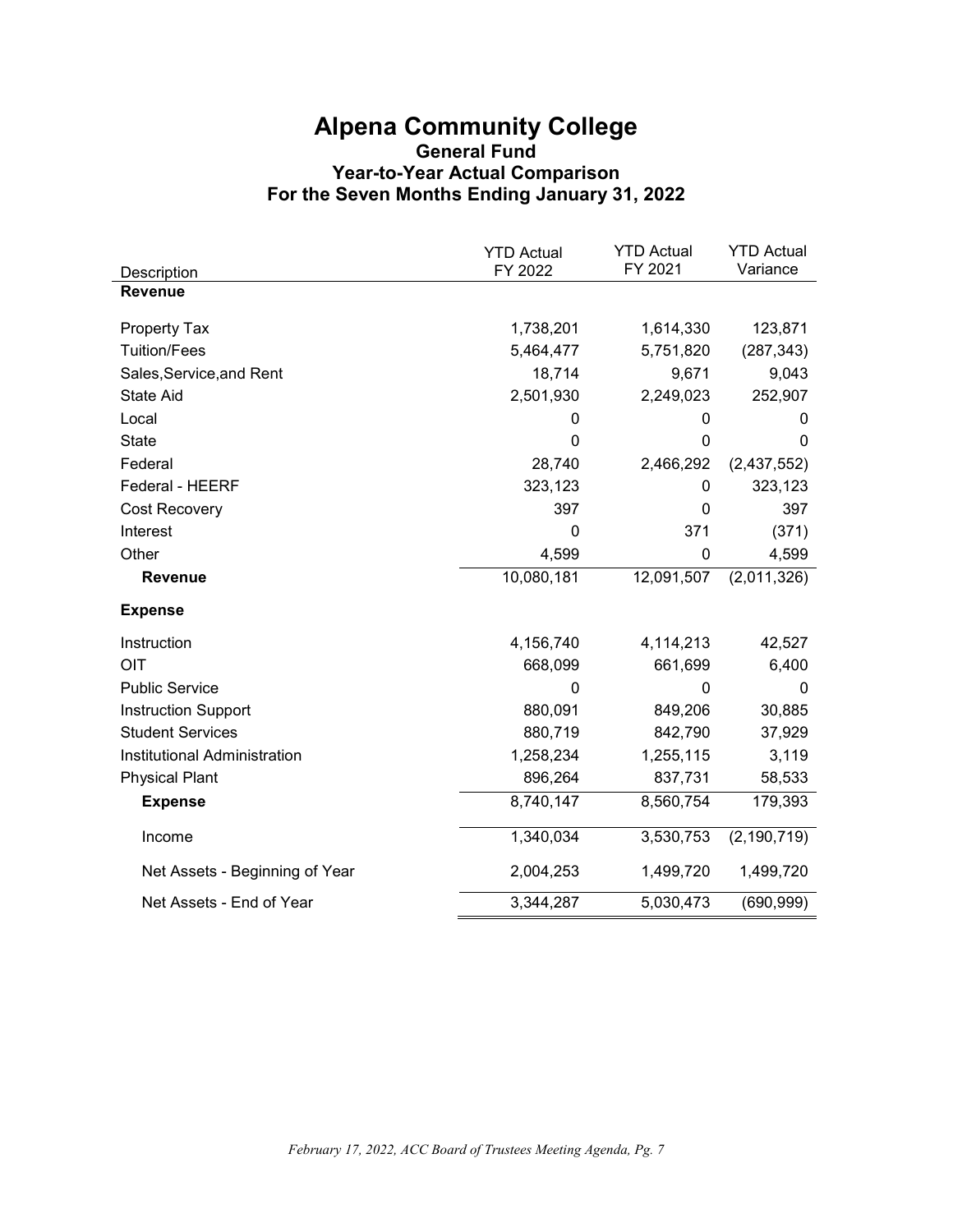# **Alpena Community College Comparative Income Statement General Fund For the Seven Months Ending January 31, 2022**

| Description                     | FY 2022<br><b>Budget</b> | FY 2022<br><b>YTD Actual</b> | FY 2022<br>Variance | FY 2022<br>Complete | FY 2021<br>Complete |
|---------------------------------|--------------------------|------------------------------|---------------------|---------------------|---------------------|
|                                 |                          |                              |                     |                     |                     |
| Revenue                         |                          |                              |                     |                     |                     |
| <b>Property Tax</b>             | 2,824,142                | 1,738,201                    | (1,085,941)         | 61.55%              | 58.75%              |
| <b>Tuition/Fees</b>             | 6,142,728                | 5,464,477                    | (678, 251)          | 88.96%              | 93.20%              |
| Sales, Services, and Rent       | 22,000                   | 18,714                       | (3,286)             | 85.06%              | 43.96%              |
| State Aid                       | 6,136,901                | 2,501,930                    | (3,634,971)         | 40.77%              | 37.76%              |
| Federal                         | 61,000                   | 28,740                       | (32, 260)           | 47.11%              | 4043.10%            |
| Federal - HEERF                 | 0                        | 323,123                      | 323,123             | 0.00%               | 0.00%               |
| Cost Recovery                   | 71,824                   | 397                          | (71, 824)           | 0.55%               | 0.00%               |
| Interest                        | 5,000                    | 0                            | (5,000)             | 0.00%               | 7.42%               |
| Other                           | 7,920                    | 4,599                        | (3,321)             | 58.07%              | 31.40%              |
| Revenue                         | 15,271,515               | 10,080,181                   | (5, 191, 334)       | 66.01%              | 0.00%               |
| Expense                         |                          |                              |                     |                     |                     |
| <b>Salaries</b>                 | 8,425,296                | 5,099,518                    | 3,325,778           | 60.53%              | 61.12%              |
| <b>Fringe Benefits</b>          | 4,125,285                | 2,328,269                    | 1,797,016           | 56.44%              | 54.86%              |
| <b>Outside Services</b>         | 807,713                  | 477,462                      | 330,251             | 59.11%              | 65.37%              |
| Advertising                     | 252,000                  | 132,092                      | 119,908             | 52.42%              | 62.30%              |
| <b>Supplies</b>                 | 196,400                  | 84,346                       | 112,054             | 42.95%              | 40.55%              |
| Rental                          | 0                        | 0                            | 0                   | 0.00%               | 0.00%               |
| <b>Utilities</b>                | 470,390                  | 180,136                      | 290,254             | 38.30%              | 34.13%              |
| Telephone                       | 55,000                   | 24,120                       | 30,880              | 43.85%              | 39.61%              |
| Postage                         | 37,500                   | 14,049                       | 23,451              | 37.46%              | 54.36%              |
| Insurance                       | 142,000                  | 123,620                      | 18,380              | 87.06%              | 87.54%              |
| Travel & Mileage                | 80,062                   | 11,749                       | 68,313              | 14.67%              | 10.39%              |
| <b>Tuition Waivers and Dues</b> | 205,000                  | 190,904                      | 14,096              | 93.12%              | 85.25%              |
| Library Books & Equipment       | 95,880                   | 44,340                       | 51,540              | 46.25%              | 43.38%              |
| Other                           | 74,000                   | 29,544                       | 44,456              | 39.92%              | 28.50%              |
| <b>Transfers</b>                | 304,989                  | 0                            | 304,989             | 0.00%               | 0.00%               |
| Expense                         | 15,271,515               | 8,740,149                    | 6,531,366           | 57.23%              | 56.91%              |
|                                 |                          |                              |                     |                     |                     |

| Description                    | FY 2022<br><b>Budget</b> | FY 2022<br>YTD Actual |
|--------------------------------|--------------------------|-----------------------|
|                                |                          |                       |
| Income                         | $\Omega$                 | 1,340,032             |
| Net Assets - Beginning of Year | 2,004,253                | 2,004,253             |
| Net Assets - End of Year       | 2.004.253                | 3.344.285             |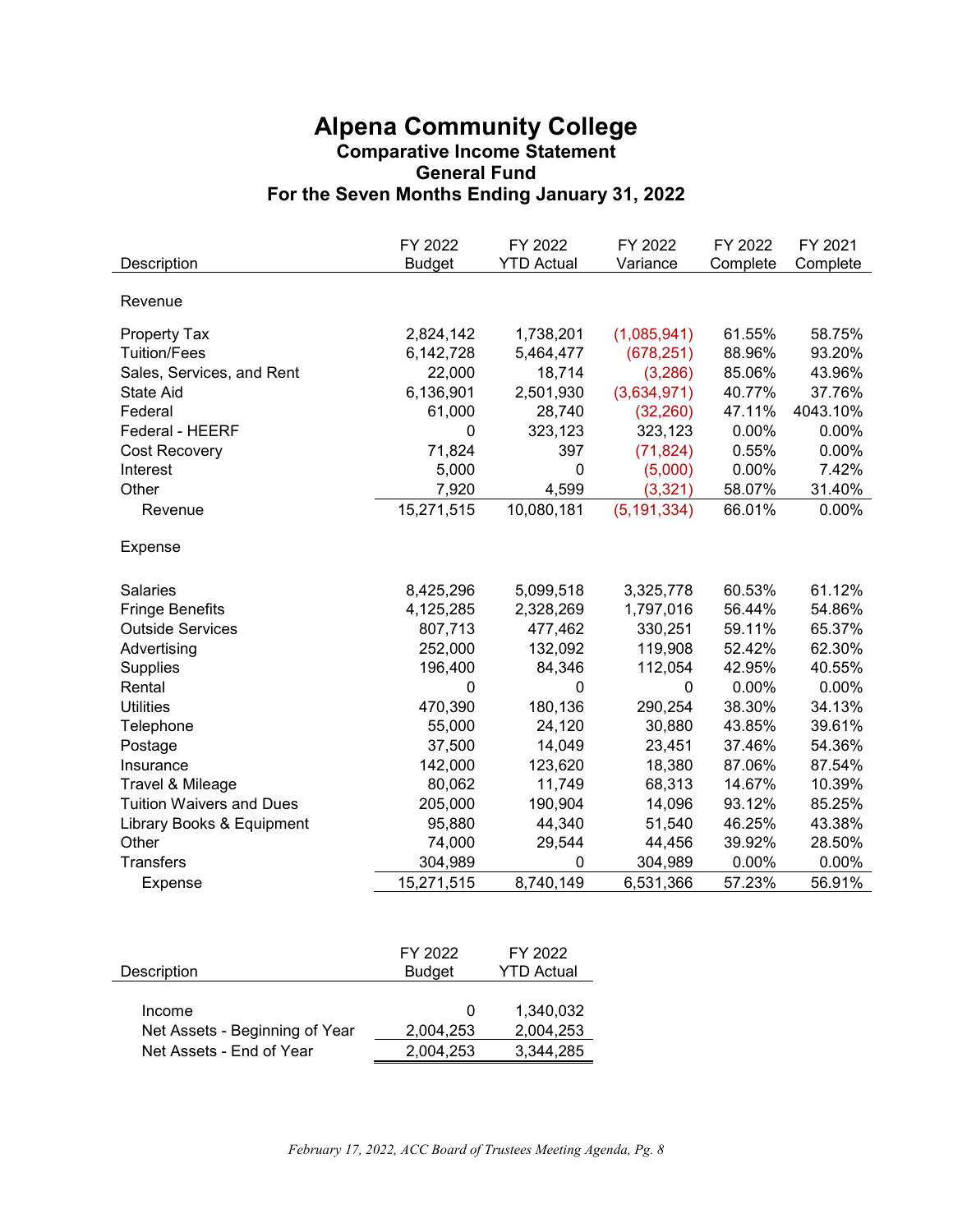# **Alpena Community College General Fund Month to Month Tracking For the Seven Months Ending January 31, 2022**

| Description                     | Jul            | Aug         | Sept          | Oct       | Nov         | Dec         | Jan       | Feb         | Mar         | Apr         | May          | Jun         | <b>YTD</b> | <b>Budget</b> |
|---------------------------------|----------------|-------------|---------------|-----------|-------------|-------------|-----------|-------------|-------------|-------------|--------------|-------------|------------|---------------|
| Revenue                         |                |             |               |           |             |             |           |             |             |             |              |             |            |               |
| Property Tax                    | 149,712        | 419,118     | 12,580        | 3,713     | 3,822       | 195,352     | 953,903   | $\mathbf 0$ | 0           | $\mathbf 0$ | $\mathbf 0$  | 0           | 1,738,200  | 2,824,142     |
| <b>Tuition/Fees</b>             | 2,744,157      | 261,721     | (43, 723)     | 486,539   | 1,433,830   | 353,356     | 228,597   | $\mathbf 0$ | 0           | 0           | $\mathbf 0$  | $\mathbf 0$ | 5,464,477  | 6,142,728     |
| Sales, Services, and Rent       | 3,875          | 88          | 2,480         | 4,465     | 500         | 6,900       | 406       | $\mathbf 0$ | $\Omega$    | $\mathbf 0$ | $\mathbf 0$  | 0           | 18,714     | 22,000        |
| <b>State Aid</b>                | $\mathbf 0$    | $\mathbf 0$ | $\mathbf{0}$  | 846,231   | 595,593     | 530,053     | 530,053   | $\mathbf 0$ | $\Omega$    | $\mathbf 0$ | $\mathbf{0}$ | $\mathbf 0$ | 2,501,930  | 6,136,901     |
| Federal                         | 4,030          | 1,694       | 8,490         | 3,169     | 4,117       | 4,705       | 2,536     | $\mathbf 0$ | $\Omega$    | $\mathbf 0$ | $\mathbf 0$  | 0           | 28,741     | 61,000        |
| Federal - HEERF                 | $\mathbf 0$    | $\Omega$    | $\mathbf{0}$  | 323,123   | $\mathbf 0$ | $\mathbf 0$ | 397       | $\mathbf 0$ | $\Omega$    | $\mathbf 0$ | $\mathbf{0}$ | $\mathbf 0$ | 323,520    | 71,824        |
| Cost Recovery                   | 0              | $\Omega$    | $\mathbf 0$   | 0         | 0           | $\mathbf 0$ | 0         | $\Omega$    | 0           | $\Omega$    | $\mathbf 0$  | $\mathbf 0$ | 0          | 5,000         |
| Interest                        | 0              | $\mathbf 0$ | $\mathbf 0$   | 0         | 0           | 1,310       | 1,120     | $\mathbf 0$ | 0           | 0           | $\mathbf 0$  | $\mathbf 0$ | 2,430      | 7,920         |
| Other                           | (21)           | 50          | 430           | 720       | 990         | 0           | 0         | $\mathbf 0$ | 0           | 0           | $\mathbf 0$  | $\mathbf 0$ | 2,169      | 0             |
| Revenue                         | 2,901,753      | 682,671     | (19, 743)     | 1,667,960 | 2,038,852   | 1,091,676   | 1,717,012 | $\Omega$    | $\Omega$    | $\Omega$    | $\mathbf 0$  | $\mathbf 0$ | 10,080,181 | 15,271,515    |
| Expense                         |                |             |               |           |             |             |           |             |             |             |              |             |            |               |
| Salaries                        | 882,885        | 594,919     | 629,295       | 793,769   | 641,050     | 940,764     | 616,835   | $\mathbf 0$ | 0           | $\mathbf 0$ | $\mathbf 0$  | $\mathbf 0$ | 5,099,517  | 8,425,296     |
| <b>Fringe Benefits</b>          | 383,286        | 284,605     | 316,012       | 345,796   | 300,768     | 403,197     | 294,604   | 0           | 0           | 0           | $\mathbf 0$  | $\mathbf 0$ | 2,328,268  | 4,125,285     |
| <b>Outside Services</b>         | 254,581        | 20,309      | 25,832        | 62,346    | 34,761      | 55,511      | 24,123    | $\mathbf 0$ | 0           | $\mathbf 0$ | $\mathbf 0$  | 0           | 477,463    | 807,713       |
| Advertising                     | 600            | 15,325      | 49,650        | 13,035    | 14,166      | 12,059      | 27,257    | $\mathbf 0$ | $\Omega$    | $\mathbf 0$ | $\mathbf{0}$ | $\mathbf 0$ | 132,092    | 252,000       |
| Supplies                        | 6,314          | 8,975       | 16,314        | 14,749    | 20,687      | 6,070       | 11,237    | $\mathbf 0$ | 0           | $\mathbf 0$ | $\mathbf{0}$ | $\mathbf 0$ | 84,346     | 196,400       |
| Rental                          | 0              | 0           | 0             | 0         | 0           | 0           | 0         | $\mathbf 0$ | 0           | 0           | $\mathbf 0$  | $\mathbf 0$ | 0          | 0             |
| <b>Utilities</b>                | 133            | 10,922      | 13,948        | 28,211    | 31,014      | 48,743      | 47,166    | $\mathbf 0$ | 0           | 0           | $\mathbf 0$  | 0           | 180,137    | 470,390       |
| Telephone                       | $\overline{2}$ | 1,394       | 3,377         | 3,414     | 9,092       | 3,699       | 3,142     | $\mathbf 0$ | $\Omega$    | 0           | $\mathbf 0$  | 0           | 24,120     | 55,000        |
| Postage                         | 400            | 98          | 6,285         | 65        | 633         | 1,569       | 5,000     | $\mathbf 0$ | $\Omega$    | 0           | $\mathbf 0$  | 0           | 14,050     | 37,500        |
| Insurance                       | 53,564         | 15,922      | 26,782        | 625       | 27,282      | $\mathbf 0$ | (555)     | $\mathbf 0$ | $\Omega$    | $\mathbf 0$ | $\mathbf 0$  | $\mathbf 0$ | 123,620    | 142,000       |
| Travel & Mileage                | 726            | 105         | 427           | 1,280     | 1,626       | 3,153       | 4,432     | $\mathbf 0$ | $\Omega$    | $\mathbf 0$ | $\mathbf 0$  | 0           | 11,749     | 80,062        |
| <b>Tuition Waivers and Dues</b> | 33,853         | 80,646      | 154           | 7,329     | 6,380       | $\mathbf 0$ | 62,542    | $\Omega$    | $\Omega$    | $\mathbf 0$ | $\Omega$     | $\mathbf 0$ | 190,904    | 205,000       |
| Library Books & Equipment       | 24,415         | 3,324       | 6,055         | (638)     | 1,323       | 9,115       | 745       | $\Omega$    | $\Omega$    | $\Omega$    | $\Omega$     | $\mathbf 0$ | 44,339     | 95,880        |
| Other                           | 631            | 4,652       | 3,713         | 13,652    | 2,238       | 2,603       | 2,055     | $\mathbf 0$ | 0           | 0           | $\mathbf 0$  | 0           | 29,544     | 74,000        |
| Transfers                       | $\mathbf 0$    | $\mathbf 0$ | $\mathbf{0}$  | 0         | $\mathbf 0$ | $\mathbf 0$ | 0         | $\mathbf 0$ | 0           | $\mathbf 0$ | $\mathbf{0}$ | $\mathbf 0$ | 0          | 304,989       |
| Expense                         | 1,641,390      | 1,041,196   | 1,097,844     | 1,283,633 | 1,091,020   | 1,486,483   | 1,098,583 | $\mathbf 0$ | $\mathbf 0$ | $\mathbf 0$ | $\mathbf{0}$ | $\mathbf 0$ | 8,740,149  | 15,271,515    |
| Income                          | 1,260,363      | (358, 525)  | (1, 117, 587) | 384,327   | 947,832     | (394, 807)  | 618,429   | $\mathbf 0$ | $\Omega$    | $\mathbf 0$ | $\mathbf 0$  | $\mathbf 0$ | 1,340,032  | 0             |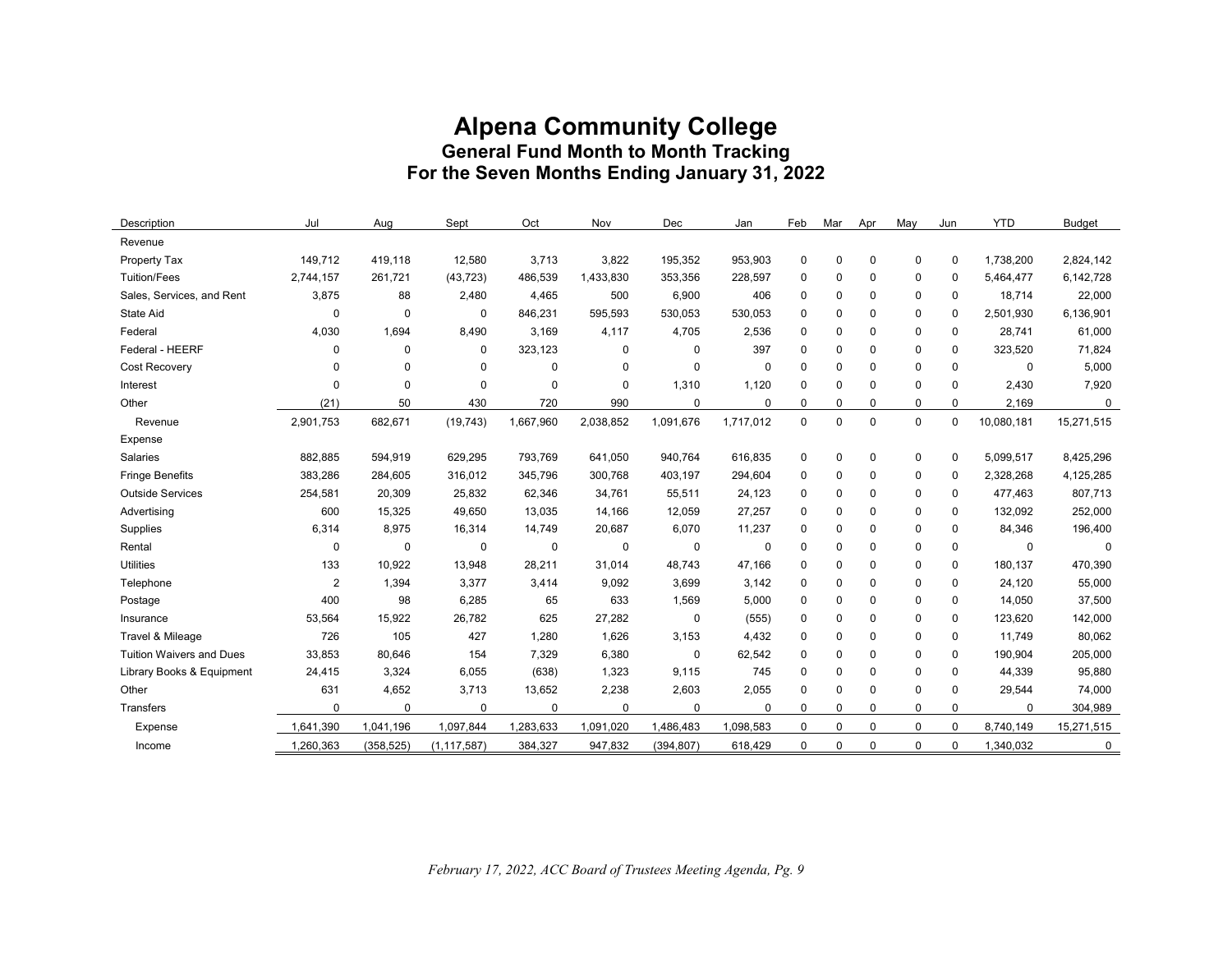# <span id="page-10-0"></span>**4.047 Personnel Report**

New hires, terminations, and status changes from January 13 to February 8, 2022.

New Hires:

• Walter Wiltse, Director of Utility Line Clearance/Tree Trimmer Program, effective January 31, 2022.

### Re-Hires:

• None.

### Transfers:

• None.

#### Resignations:

• None.

### Terminations:

• None.

### Retirements:

• None.

Name Changes:

• None.